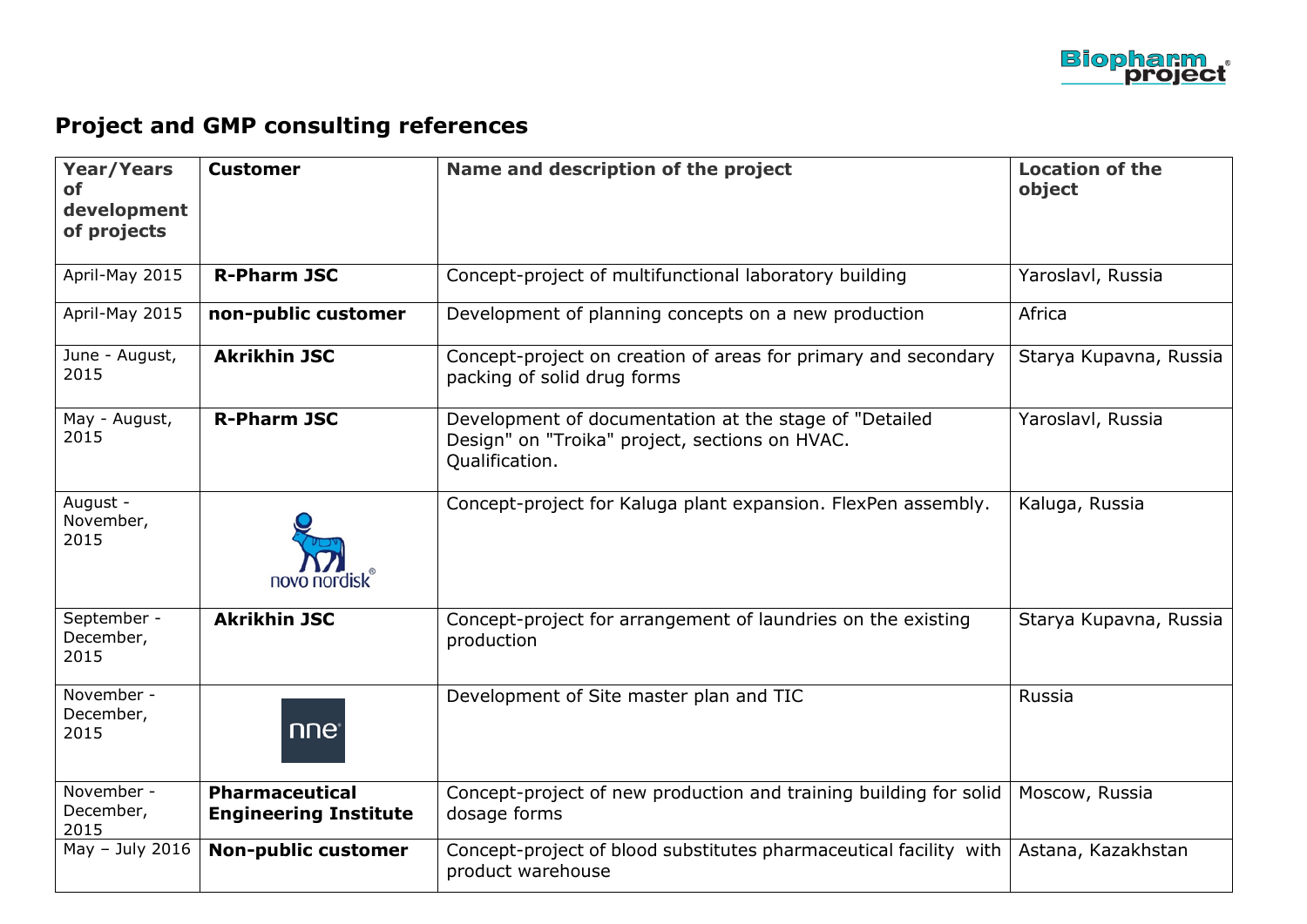

| June<br>September<br>2016 | novo nordisk                                                                             | Design and working documentation for sampling premices on<br>the existing production                                                                                                                                                                    | Kaluga, Russia    |
|---------------------------|------------------------------------------------------------------------------------------|---------------------------------------------------------------------------------------------------------------------------------------------------------------------------------------------------------------------------------------------------------|-------------------|
| July<br>September<br>2016 | ОТКРЫТОЕ АКЦИОНЕРНОЕ ОБЩЕСТВО                                                            | Development of planning concepts for a new production building<br>of liquid formulations                                                                                                                                                                | Moscow, Russia    |
| June 2016                 | <b>Non-public customer</b>                                                               | Development of concept solutions, section "Process solutions" of<br>the stage "Approved project part" for undergoing expert review<br>of new production of antineoplastic agent belonging to orphan<br>products with OEB 5 protection level             | Yaroslavl, Russia |
| <b>July 2016</b>          | <b>Non-public customer</b>                                                               | Development of section "Process solutions" of the stage<br>Approved project part for undergoing expert review of new<br>production of medical products - coronary stents including those<br>which are coated with preparation of OEB 5 protection level | Moscow, Russia    |
| March 2016                | Signatum<br>(Pascal Medical)                                                             | Expertise of the project of production of polymeric three-<br>component disposable syringes with mounted needle                                                                                                                                         | Dubna, Russia     |
| September<br>2016         | <b>Signatum</b><br>(Pascal Medical)                                                      | Development of section "Process solutions" of the stage<br>"Approved project part" of production of polymeric three-<br>component disposable syringes with mounted needle                                                                               | Dubna, Russia     |
| March 2017                | <b>R.G.C.C.</b> Ltd.<br>Research Genetic Cancer Centre Ltd<br><b>R.G.C.C Greece Ltd.</b> | Development of planning concepts for a new production building<br>of antitumor sterile and unsterile liquid formulations                                                                                                                                | Greece            |
| March 2017                | <b>Signatum</b><br>(Pascal Medical)                                                      | Development of section "Process solutions" of the detailed<br>design project of production of polymeric three-component<br>disposable syringes with mounted needle, including quality<br>control laboratory                                             | Dubna, Russia     |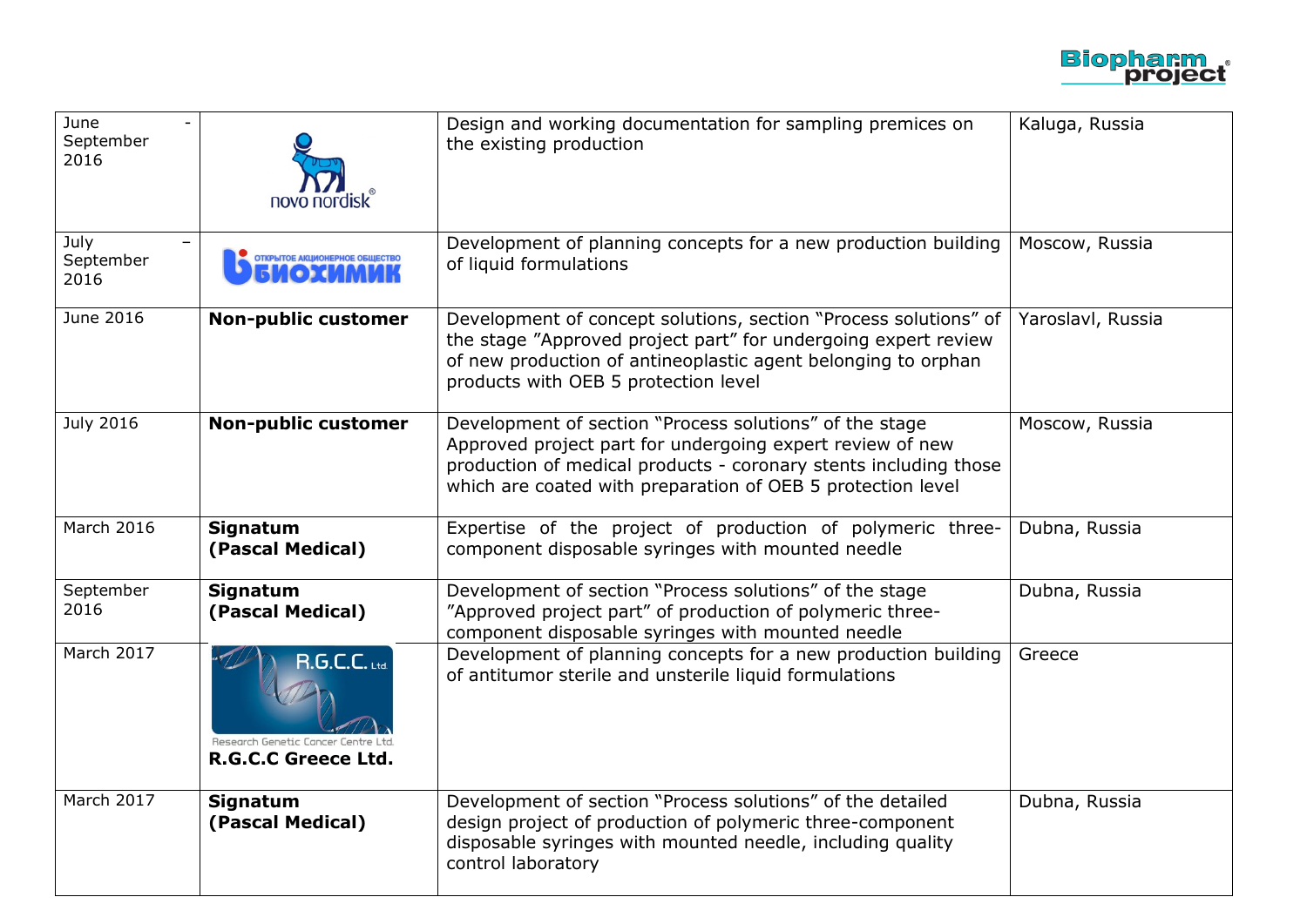

| April 2017              | <b>Signatum</b><br>(Pascal Medical) | Development of concept project, section "Process solutions" of<br>the production of medical devices, infusion and transfusion<br>systems                                                                                                                                                                                                                                                                                                                                                                                                                                                                                                                                                                                                                                                                                                                                                                                               | Dubna, Russia     |
|-------------------------|-------------------------------------|----------------------------------------------------------------------------------------------------------------------------------------------------------------------------------------------------------------------------------------------------------------------------------------------------------------------------------------------------------------------------------------------------------------------------------------------------------------------------------------------------------------------------------------------------------------------------------------------------------------------------------------------------------------------------------------------------------------------------------------------------------------------------------------------------------------------------------------------------------------------------------------------------------------------------------------|-------------------|
| September<br>2017       | <b>Signatum</b><br>(Pascal Medical) | Development of project, section "Process solutions" of the stage<br>"Approved project part" of the production of medical devices,<br>infusion and transfusion systems                                                                                                                                                                                                                                                                                                                                                                                                                                                                                                                                                                                                                                                                                                                                                                  | Dubna, Russia     |
| October 2017            | MedInTech                           | Development of concept solutions, section "Process solutions"<br>and of the stage "Approved project part" for undergoing expert<br>review of new production of disposable syringes of third<br>generation, including quality control laboratory                                                                                                                                                                                                                                                                                                                                                                                                                                                                                                                                                                                                                                                                                        | Astrakhan, Russia |
| October 2017            | <b>MedInTech</b>                    | Development URS for process equipment, support the client in<br>communication with vendors and contractors and purchasing of<br>the equipment                                                                                                                                                                                                                                                                                                                                                                                                                                                                                                                                                                                                                                                                                                                                                                                          | Astrakhan, Russia |
| March 2015 -<br>present | novo nordisk                        | Support in the field of quality assurance and implementation<br>of qualification and validation activities (development of<br>validation plans, equipment and systems risks analysis, and<br>URS preparation, forwarding during FAT/SAT tests,<br>development of qualification protocols and reports DQ, IQ,<br>OQ, PQ, including tests, SOP writing)<br>Writing protocols for following directions (work packages):<br>- equipment, systems and processes for provision of<br>production aseptic conditions;<br>- equipment, systems and processes for washing and<br>sterilization;<br>- equipment, systems and processes for provision with<br>"clean" means;<br>- systems BMS (automated building management<br>system) and FMS (automated critical parameters<br>monitoring system)<br>Development of process procedures for 6 preparations of the<br>Company-Customer<br>Support in the field of project management and planning | Kaluga, Russia    |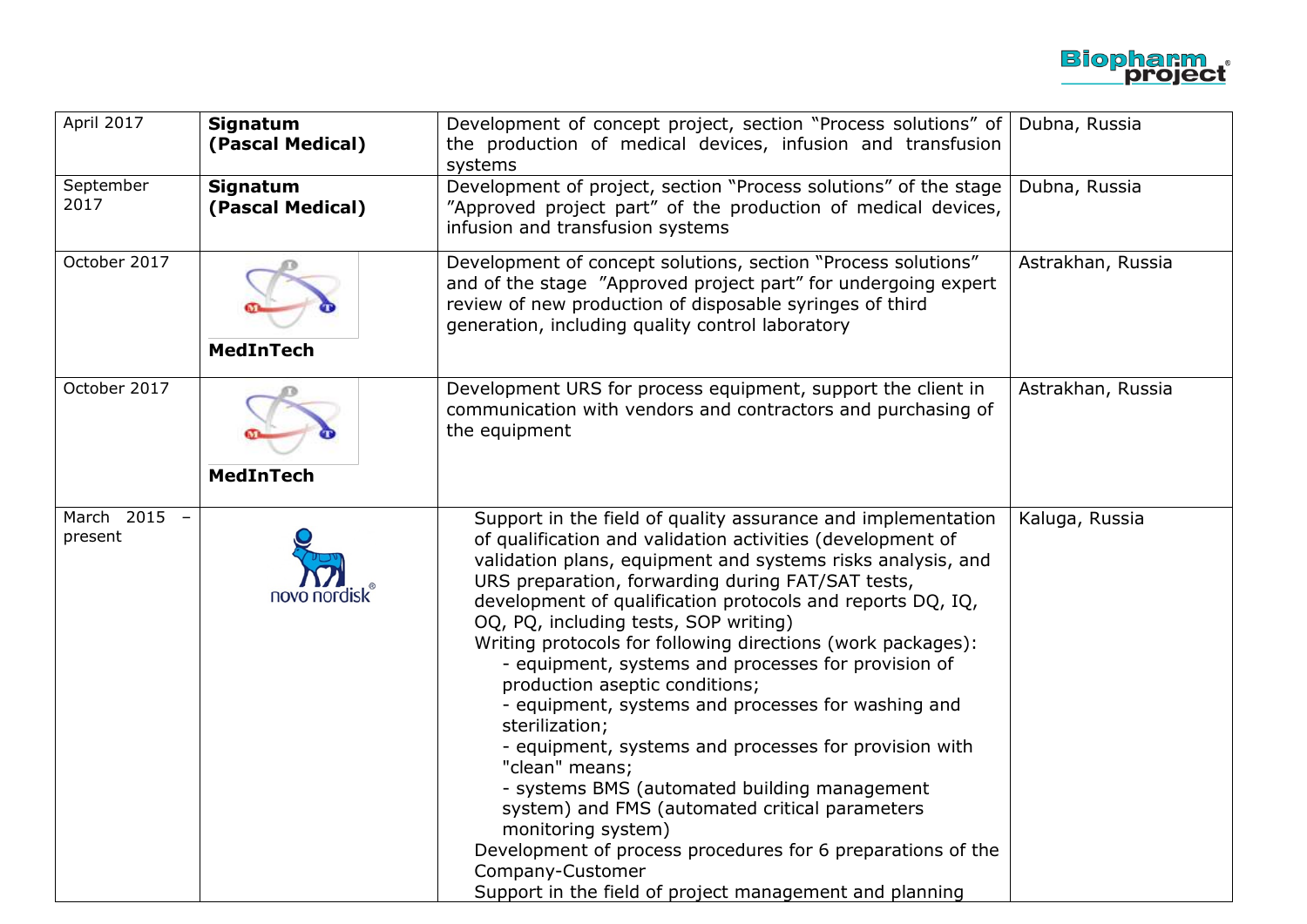

| March-<br>December 2015   | nne®<br>novo nordi | Support during the implementation of project for location of<br>contract production of antidiabetic agent within the area of<br>existing enterprise in North Africa, particularly, developing<br>«User requirements specifications» for process equipment<br>and systems Development of validation plans, development<br>of qualification protocols in the following directions (work<br>packages):<br>equipment, systems and processes for provision of<br>production aseptic conditions;<br>equipment, systems and processes for washing and<br>sterilization;<br>equipment, systems and processes for solutions<br>preparation;                                                                                                             | North Africa   |
|---------------------------|--------------------|------------------------------------------------------------------------------------------------------------------------------------------------------------------------------------------------------------------------------------------------------------------------------------------------------------------------------------------------------------------------------------------------------------------------------------------------------------------------------------------------------------------------------------------------------------------------------------------------------------------------------------------------------------------------------------------------------------------------------------------------|----------------|
| December 2015             |                    | Examination of conceptual design of microbiological facility for<br>Kurgan JSC "Sintez", (DR)                                                                                                                                                                                                                                                                                                                                                                                                                                                                                                                                                                                                                                                  | Kurgan, Russia |
| January 2016 -<br>present | novo nordisk       | Support during the implementation of project for location of<br>contract production of antidiabetic agent within the area of<br>existing enterprise, particularly, service rendering in the field<br>of quality assurance and qualification/validation measures<br>(development of validation plans, development of<br>qualification protocols and reports IQ, OQ, PQ, including<br>tests, SOP writing) in the following directions (work<br>packages):<br>equipment, systems and processes for provision of<br>production aseptic conditions;<br>equipment, systems and processes for washing and<br>sterilization;<br>equipment, systems and processes for solutions<br>preparation;<br>equipment, systems and processes for aseptic filling | Kaluga, Russia |